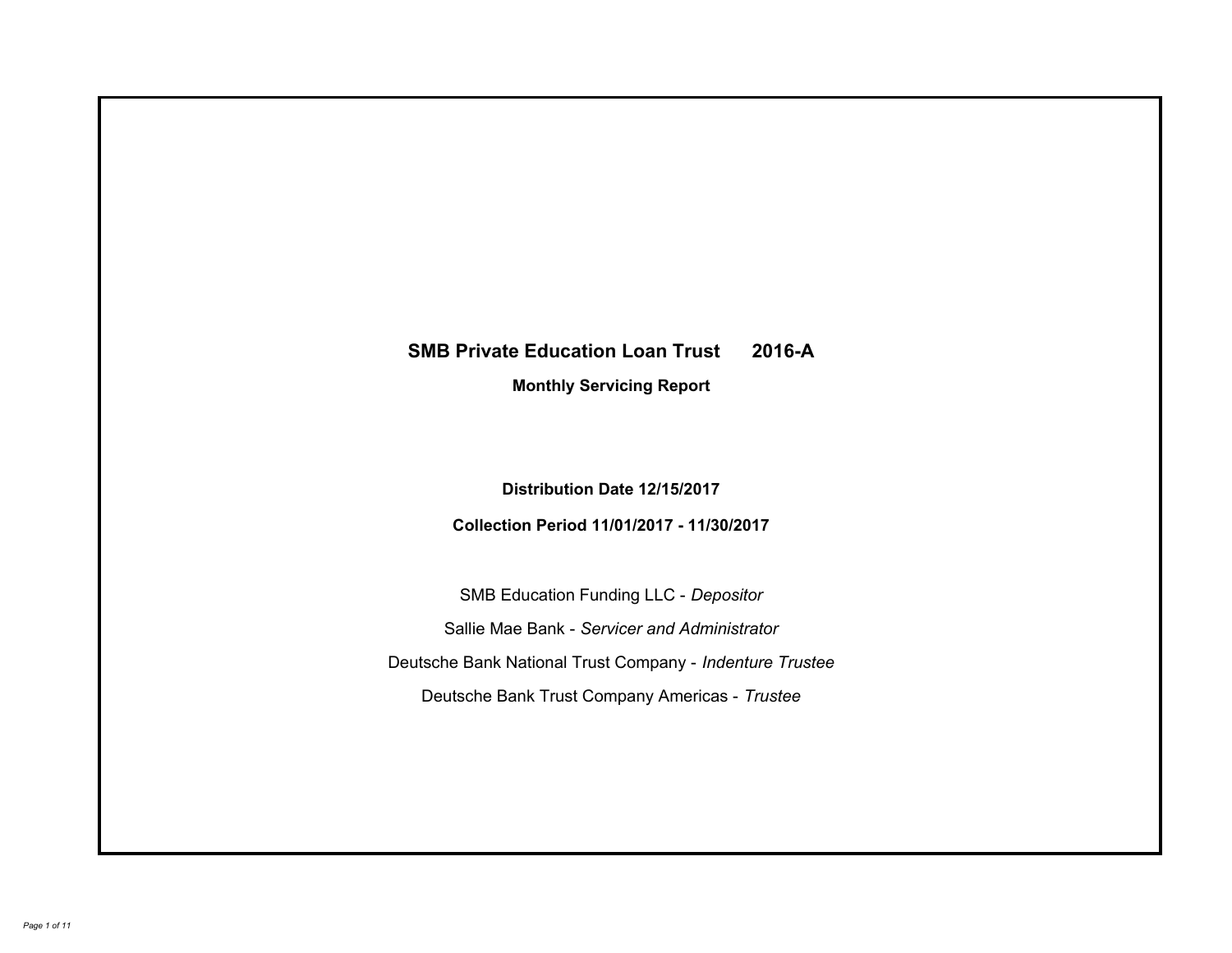| Α           | <b>Student Loan Portfolio Characteristics</b>   | Settlement Date<br>05/26/2016 | 10/31/2017            | 11/30/2017            |
|-------------|-------------------------------------------------|-------------------------------|-----------------------|-----------------------|
|             | <b>Principal Balance</b>                        | \$585,861,635.84              | \$506,429,961.59      | \$504,271,422.77      |
|             | Interest to be Capitalized Balance              | 32,367,510.93                 | 36, 347, 721. 20      | 31,385,171.08         |
|             | Pool Balance                                    | \$618,229,146.77              | \$542,777,682.79      | \$535,656,593.85      |
|             | Weighted Average Coupon (WAC)                   |                               |                       |                       |
|             | WAC1 (Contractual Interest Rate on the Loan)    | 8.26%                         | 8.81%                 | 8.89%                 |
|             | WAC2 (Average of Applicable Interest Rate)      | 8.23%                         | 8.76%                 | 8.84%                 |
|             | WAC3 (Average of Actual Interest Rate)          | 8.16%                         | 8.68%                 | 8.76%                 |
|             | Weighted Average Remaining Term                 | 134.18                        | 127.64                | 127.36                |
|             | Number of Loans                                 | 53,959                        | 47,187                | 46,686                |
|             | Number of Borrowers<br>Pool Factor              | 52,283                        | 45,427<br>0.877955505 | 44,952<br>0.866436978 |
|             | Since Issued Total Constant Prepayment Rate (1) |                               | 8.01%                 | 8.28%                 |
|             |                                                 |                               |                       |                       |
| B           | <b>Debt Securities</b><br><b>Cusip/Isin</b>     | 11/15/2017                    |                       | 12/15/2017            |
|             | A1<br>78449FAA9                                 | \$27,940,043.43               |                       | \$18,916,704.47       |
|             | A <sub>2</sub> A<br>78449FAB7                   | \$218,000,000.00              |                       | \$218,000,000.00      |
|             | A2B<br>78449FAC5                                | \$134,000,000.00              |                       | \$134,000,000.00      |
|             | B<br>78449FAD3                                  | \$50,000,000.00               |                       | \$50,000,000.00       |
|             |                                                 |                               |                       |                       |
| $\mathbf C$ | <b>Cusip/Isin</b><br><b>Certificates</b>        | 11/15/2017                    |                       | 12/15/2017            |
|             | 78449F101<br>Residual                           | \$100,000.00                  |                       | \$100,000.00          |
|             |                                                 |                               |                       |                       |
| D           | <b>Account Balances</b>                         | 11/15/2017                    |                       | 12/15/2017            |
|             | Reserve Account Balance                         | \$1,557,854.00                |                       | \$1,557,854.00        |
|             |                                                 |                               |                       |                       |
| E           | <b>Asset / Liability</b>                        | 11/15/2017                    |                       | 12/15/2017            |
|             | Overcollateralization Percentage                | 20.79%                        |                       | 21.42%                |
|             | Specified Overcollateralization Amount          | \$162,833,304.84              |                       | \$160,696,978.16      |
|             | Actual Overcollateralization Amount             | \$112,837,639.36              |                       | \$114,739,889.38      |

(1) For additional information, see 'Since Issued CPR Methodology' found on page 11 of this report.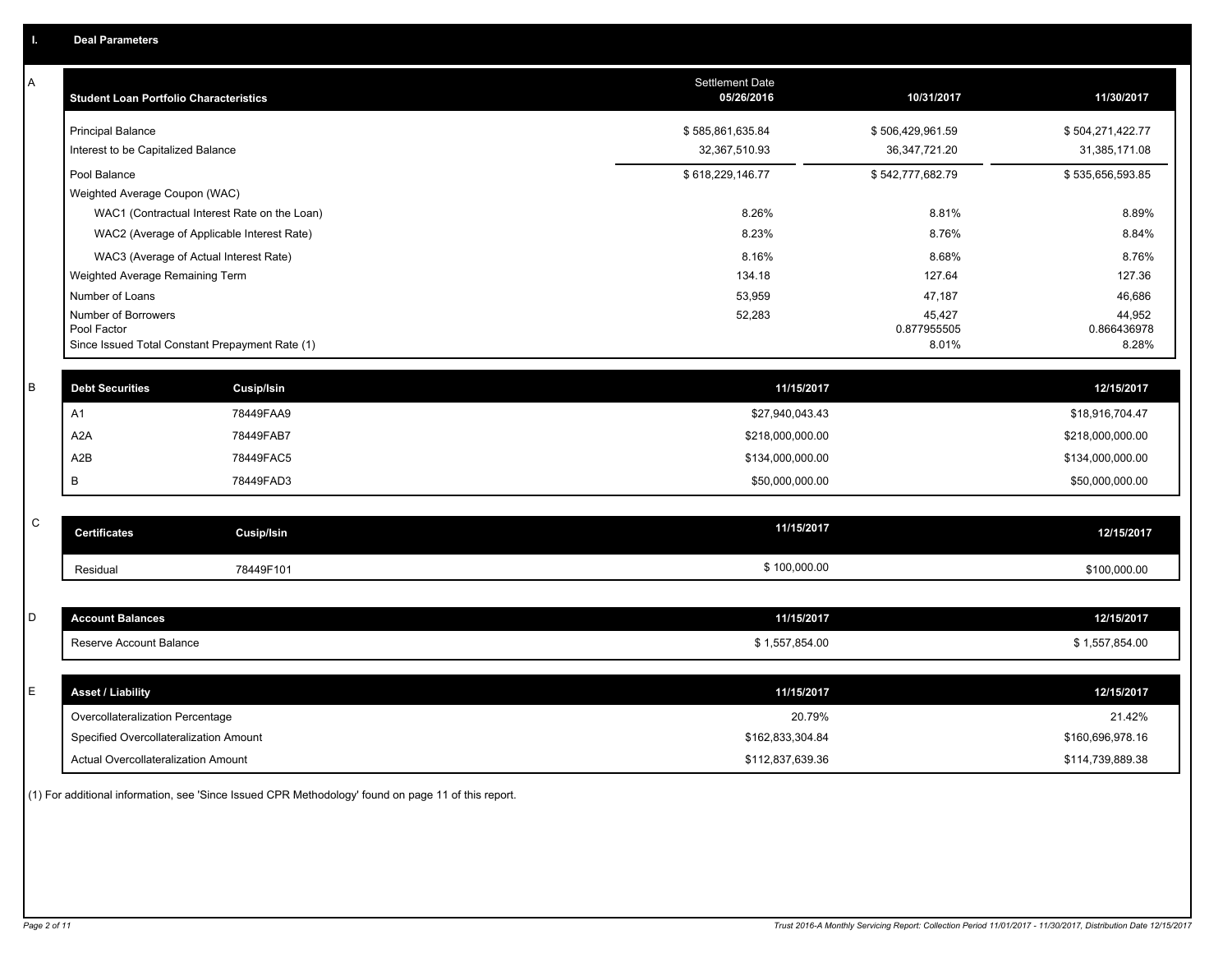### **II. 2016-A Trust Activity 11/01/2017 through 11/30/2017**

| Α | <b>Student Loan Principal Receipts</b>                           |                 |  |
|---|------------------------------------------------------------------|-----------------|--|
|   | <b>Borrower Principal</b>                                        | 7,903,116.09    |  |
|   | <b>Consolidation Activity Principal</b>                          | 0.00            |  |
|   | Seller Principal Reimbursement                                   | (842.32)        |  |
|   | Servicer Principal Reimbursement                                 | 0.00            |  |
|   | Delinquent Principal Purchases by Servicer                       | 0.00            |  |
|   | <b>Other Principal Deposits</b>                                  | 2,847.87        |  |
|   | <b>Total Principal Receipts</b>                                  | \$7,905,121.64  |  |
| В | <b>Student Loan Interest Receipts</b>                            |                 |  |
|   | <b>Borrower Interest</b>                                         | 2,325,204.13    |  |
|   | <b>Consolidation Activity Interest</b>                           | 0.00            |  |
|   | Seller Interest Reimbursement                                    | (71.46)         |  |
|   | Servicer Interest Reimbursement                                  | 0.00            |  |
|   | Delinquent Interest Purchases by Servicer                        | 0.00            |  |
|   | <b>Other Interest Deposits</b>                                   | 5.20            |  |
|   | <b>Total Interest Receipts</b>                                   | \$2,325,137.87  |  |
| C | <b>Recoveries on Realized Losses</b>                             | \$131,159.24    |  |
| D | <b>Investment Income</b>                                         | \$7,852.69      |  |
| Е | <b>Funds Borrowed from Next Collection Period</b>                | \$0.00          |  |
| F | <b>Funds Repaid from Prior Collection Period</b>                 | \$0.00          |  |
| G | Loan Sale or Purchase Proceeds                                   | \$0.00          |  |
| н | Initial Deposits to Distribution Account                         | \$0.00          |  |
|   | <b>Excess Transferred from Other Accounts</b>                    | \$0.00          |  |
| J | <b>Borrower Benefit Reimbursements</b>                           | \$0.00          |  |
| Κ | <b>Other Deposits</b>                                            | \$0.00          |  |
| L | <b>Other Fees Collected</b>                                      | \$0.00          |  |
| М | <b>AVAILABLE FUNDS</b>                                           | \$10,369,271.44 |  |
| N | Non-Cash Principal Activity During Collection Period             | \$5,746,582.82  |  |
| O | Aggregate Purchased Amounts by the Depositor, Servicer or Seller | \$2,853.07      |  |
| P | Aggregate Loan Substitutions                                     | \$0.00          |  |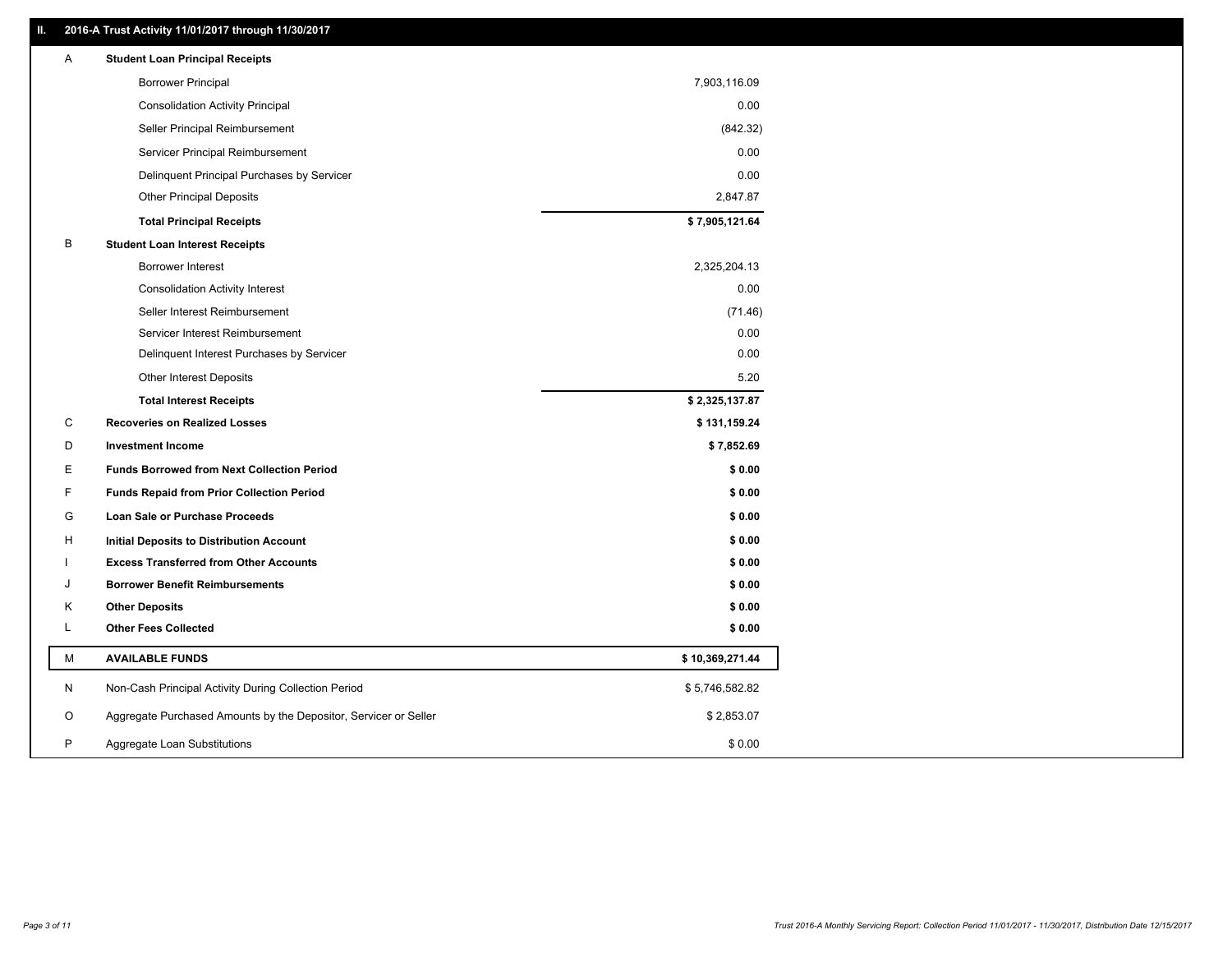|                   |                       |                          |         |                                                           | <b>Loans by Repayment Status</b> |                            |                          |         |                                                                  |                |                            |
|-------------------|-----------------------|--------------------------|---------|-----------------------------------------------------------|----------------------------------|----------------------------|--------------------------|---------|------------------------------------------------------------------|----------------|----------------------------|
|                   |                       |                          |         | 11/30/2017                                                |                                  |                            |                          |         | 10/31/2017                                                       |                |                            |
|                   |                       | <b>Wtd Avg</b><br>Coupon | # Loans | Principal and<br><b>Interest Accrued</b><br>to Capitalize | % of Principal                   | % of Loans in<br>Repay (1) | <b>Wtd Avg</b><br>Coupon | # Loans | <b>Principal and</b><br><b>Interest Accrued</b><br>to Capitalize | % of Principal | % of Loans in<br>Repay (1) |
| INTERIM:          | IN SCHOOL             | 9.63%                    | 6,119   | \$81,617,348.14                                           | 15.237%                          | $-$ %                      | 9.53%                    | 6,148   | \$81,456,596.48                                                  | 15.007%        | $-$ %                      |
|                   | GRACE                 | 9.30%                    | 1,604   | \$22,054,939.32                                           | 4.117%                           | $-$ %                      | 9.25%                    | 3,228   | \$43,505,575.81                                                  | 8.015%         | $-$ %                      |
|                   | <b>DEFERMENT</b>      | 9.62%                    | 1,958   | \$21,736,276.97                                           | 4.058%                           | $-$ %                      | 9.50%                    | 1,973   | \$21,618,024.45                                                  | 3.983%         | $-$ %                      |
| <b>REPAYMENT:</b> | <b>CURRENT</b>        | 8.47%                    | 34,826  | \$382,759,323.53                                          | 71.456%                          | 93.299%                    | 8.36%                    | 33,741  | \$369,389,034.85                                                 | 68.055%        | 93.234%                    |
|                   | 31-60 DAYS DELINQUENT | 9.26%                    | 550     | \$6,232,332.62                                            | 1.163%                           | 1.519%                     | 9.44%                    | 541     | \$6,490,811.35                                                   | 1.196%         | 1.638%                     |
|                   | 61-90 DAYS DELINQUENT | 9.58%                    | 248     | \$3,112,312.79                                            | 0.581%                           | 0.759%                     | 9.50%                    | 269     | \$2,989,035.96                                                   | 0.551%         | 0.754%                     |
|                   | > 90 DAYS DELINQUENT  | 9.81%                    | 138     | \$1,491,244.45                                            | 0.278%                           | 0.363%                     | 9.72%                    | 117     | \$1,300,367.03                                                   | 0.240%         | 0.328%                     |
|                   | FORBEARANCE           | 8.69%                    | 1,243   | \$16,652,816.03                                           | 3.109%                           | 4.059%                     | 8.54%                    | 1,170   | \$16,028,236.86                                                  | 2.953%         | 4.046%                     |
| <b>TOTAL</b>      |                       |                          | 46,686  | \$535,656,593.85                                          | 100.00%                          | 100.00%                    |                          | 47,187  | \$542,777,682.79                                                 | 100.00%        | 100.00%                    |

Percentages may not total 100% due to rounding \*

1 Loans classified in "Repayment" include any loan for which interim interest only, \$25 fixed payments or full principal and interest payments are due.

|                         |                                                                                                                              |                          |         |                                                           | <b>Loans by Borrower Status</b> |                                |                          |         |                                                                  |                |                                |
|-------------------------|------------------------------------------------------------------------------------------------------------------------------|--------------------------|---------|-----------------------------------------------------------|---------------------------------|--------------------------------|--------------------------|---------|------------------------------------------------------------------|----------------|--------------------------------|
|                         |                                                                                                                              |                          |         | 11/30/2017                                                |                                 |                                |                          |         | 10/31/2017                                                       |                |                                |
|                         |                                                                                                                              | <b>Wtd Avg</b><br>Coupon | # Loans | Principal and<br><b>Interest Accrued</b><br>to Capitalize | % of Principal                  | % of Loans in<br>P&I Repay (2) | <b>Wtd Avg</b><br>Coupon | # Loans | <b>Principal and</b><br><b>Interest Accrued</b><br>to Capitalize | % of Principal | % of Loans in<br>P&I Repay (2) |
| INTERIM:                | IN SCHOOL                                                                                                                    | 9.12%                    | 12,754  | \$171,491,836.18                                          | 32.015%                         | $-$ %                          | 9.01%                    | 12,846  | \$172,309,783.61                                                 | 31.746%        | $-$ %                          |
|                         | <b>GRACE</b>                                                                                                                 | 8.81%                    | 3,253   | \$44,902,732.77                                           | 8.383%                          | $-$ %                          | 8.77%                    | 6,475   | \$87,858,478.17                                                  | 16.187%        | $-$ %                          |
|                         | <b>DEFERMENT</b>                                                                                                             | 9.17%                    | 3,743   | \$41,130,102.77                                           | 7.678%                          | $-$ %                          | 9.07%                    | 3,773   | \$40,952,472.63                                                  | 7.545%         | $-$ %                          |
| P&I REPAYMENT:          | <b>CURRENT</b>                                                                                                               | 8.41%                    | 24,847  | \$251,653,594.88                                          | 46.980%                         | 90.480%                        | 8.29%                    | 22,080  | \$215,833,828.40                                                 | 39.765%        | 89.314%                        |
|                         | 31-60 DAYS DELINQUENT                                                                                                        | 9.28%                    | 487     | \$5,573,564.18                                            | 1.041%                          | 2.004%                         | 9.39%                    | 480     | \$5,755,806.88                                                   | 1.060%         | 2.382%                         |
|                         | 61-90 DAYS DELINQUENT                                                                                                        | 9.54%                    | 228     | \$2,855,041.99                                            | 0.533%                          | 1.027%                         | 9.48%                    | 253     | \$2,827,877.69                                                   | 0.521%         | 1.170%                         |
|                         | > 90 DAYS DELINQUENT                                                                                                         | 9.78%                    | 131     | \$1,396,905.05                                            | 0.261%                          | 0.502%                         | 9.71%                    | 110     | \$1,211,198.55                                                   | 0.223%         | 0.501%                         |
|                         | <b>FORBEARANCE</b>                                                                                                           | 8.69%                    | 1,243   | \$16,652,816.03                                           | 3.109%                          | 5.987%                         | 8.54%                    | 1,170   | \$16,028,236.86                                                  | 2.953%         | 6.633%                         |
| <b>TOTAL</b><br>$\star$ | Percentages may not total 100% due to rounding                                                                               |                          | 46.686  | \$535,656,593.85                                          | 100.00%                         | 100.00%                        |                          | 47,187  | \$542,777,682.79                                                 | 100.00%        | 100.00%                        |
|                         | 2 Loans classified in "P&I Repayment" includes only those loans for which scheduled principal and interest payments are due. |                          |         |                                                           |                                 |                                |                          |         |                                                                  |                |                                |

WAC reflects WAC3 To conform with company standard reporting these sections now include Princial and Interest Accrued to Capitalize.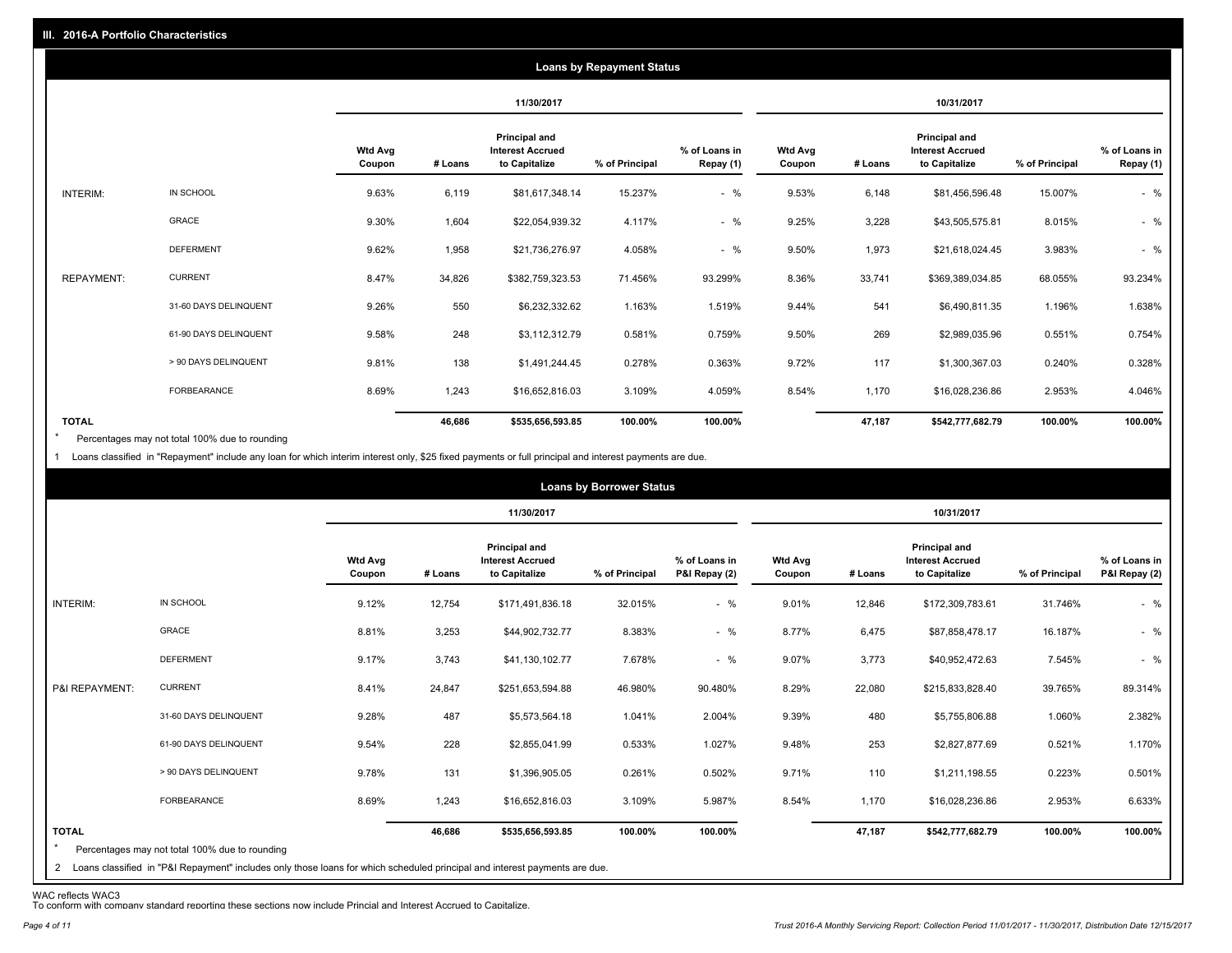|                                                                                                  | 11/30/2017       | 10/31/2017       |
|--------------------------------------------------------------------------------------------------|------------------|------------------|
| Pool Balance                                                                                     | \$535,656,593.85 | \$542,777,682.79 |
| Total # Loans                                                                                    | 46,686           | 47,187           |
| Total # Borrowers                                                                                | 44,952           | 45,427           |
| Weighted Average Coupon                                                                          | 8.84%            | 8.76%            |
| Weighted Average Remaining Term                                                                  | 127.36           | 127.64           |
| Percent of Pool - Cosigned                                                                       | 92.5%            | 92.5%            |
| Percent of Pool - Non Cosigned                                                                   | 7.5%             | 7.5%             |
| Borrower Interest Accrued for Period                                                             | \$3,562,660.61   | \$3,720,080.77   |
| <b>Outstanding Borrower Interest Accrued</b>                                                     | \$33,949,286.57  | \$38,835,996.35  |
| Gross Principal Realized Loss - Periodic                                                         | \$336,419.63     | \$332,039.13     |
| Gross Principal Realized Loss - Cumulative                                                       | \$7,571,745.11   | \$7,235,325.48   |
| Recoveries on Realized Losses - Periodic                                                         | \$131,159.24     | \$70,244.21      |
| Recoveries on Realized Losses - Cumulative                                                       | \$804,646.02     | \$673,486.78     |
| Net Losses - Periodic                                                                            | \$205,260.39     | \$261,794.92     |
| Net Losses - Cumulative                                                                          | \$6,767,099.09   | \$6,561,838.70   |
| Non-Cash Principal Activity - Capitalized Interest                                               | \$6,082,603.08   | \$816,102.19     |
| Since Issued Total Constant Prepayment Rate (CPR) (1)                                            | 8.28%            | 8.01%            |
| <b>Loan Substitutions</b>                                                                        | \$0.00           | \$0.00           |
| <b>Cumulative Loan Substitutions</b>                                                             | \$0.00           | \$0.00           |
| <b>Unpaid Servicing Fees</b>                                                                     | \$0.00           | \$0.00           |
| <b>Unpaid Administration Fees</b>                                                                | \$0.00           | \$0.00           |
| <b>Unpaid Carryover Servicing Fees</b>                                                           | \$0.00           | \$0.00           |
| Note Interest Shortfall                                                                          | \$0.00           | \$0.00           |
| Loans in Modification                                                                            | \$12,070,395.98  | \$10,589,733.86  |
| % of Loans in Modification as a % of Loans in Repayment (P&I)                                    | 4.62%            | 4.69%            |
|                                                                                                  |                  |                  |
| % Annualized Gross Principal Realized Loss - Periodic as a %<br>of Loans in Repayment (P&I) * 12 | 1.54%            | 1.77%            |
| % Gross Principal Realized Loss - Cumulative as a % of<br>Original Pool Balance                  | 1.22%            | 1.17%            |

(1) For additional information, see 'Since Issued CPR Methodology' found on page 11 of this report.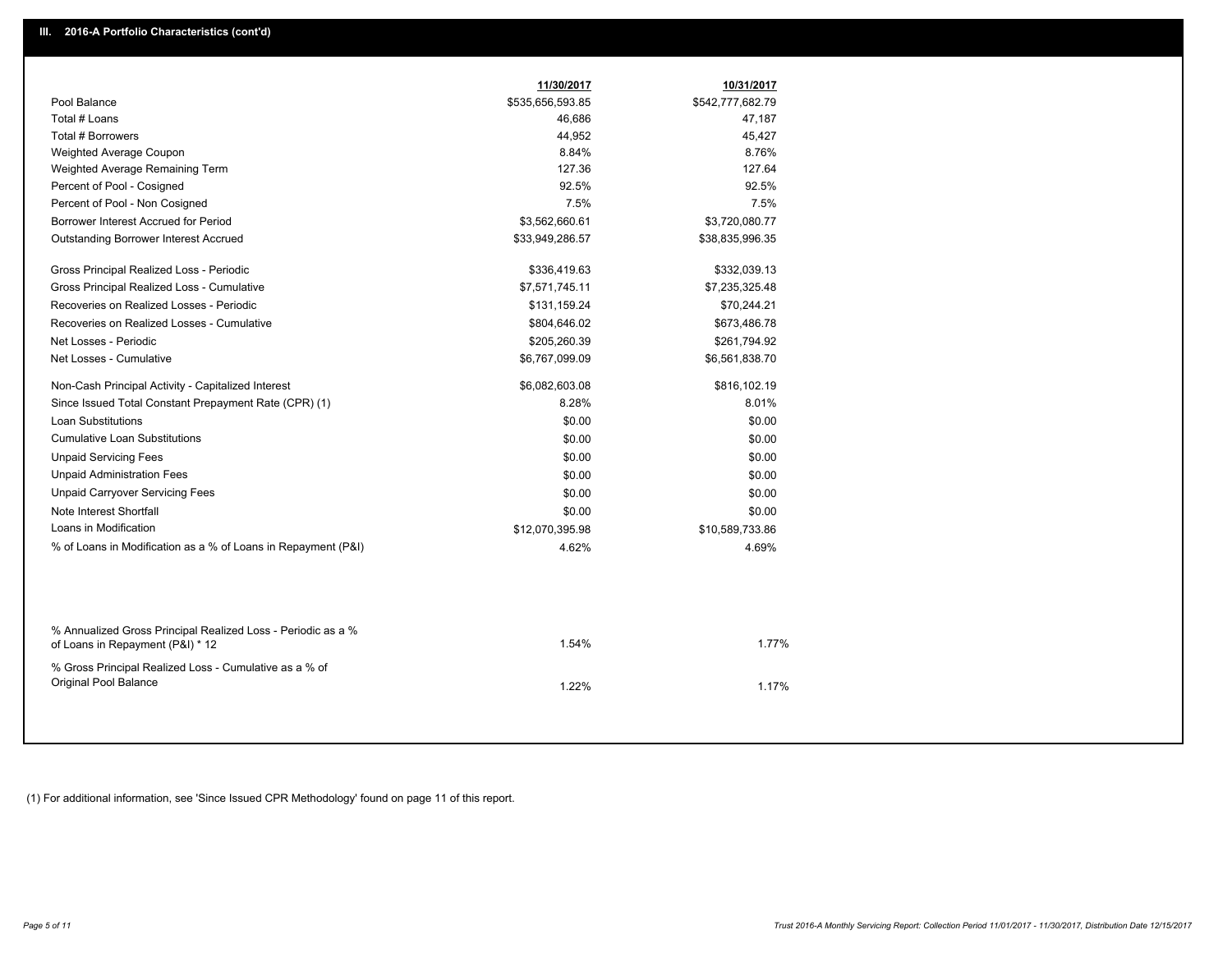#### **Loan Program**  A

|                                    | Weighted<br><b>Average Coupon</b> | # LOANS | <b>\$ AMOUNT</b> | $%$ *     |
|------------------------------------|-----------------------------------|---------|------------------|-----------|
| - Smart Option Interest-Only Loans | 7.67%                             | 10,819  | \$101,009,166.88 | 18.857%   |
| - Smart Option Fixed Pay Loans     | 8.80%                             | 12,710  | \$170,838,744.00 | 31.893%   |
| - Smart Option Deferred Loans      | 9.14%                             | 23,157  | \$263,808,682.97 | 49.250%   |
| - Other Loan Programs              | $0.00\%$                          | 0       | \$0.00           | $0.000\%$ |
| <b>Total</b>                       | 8.76%                             | 46,686  | \$535,656,593.85 | 100.000%  |

\* Percentages may not total 100% due to rounding

B

C

**Index Type**

|                       | Weighted<br><b>Average Coupon</b> | # LOANS | <b>\$ AMOUNT</b> | $%$ *     |
|-----------------------|-----------------------------------|---------|------------------|-----------|
| - Fixed Rate Loans    | 8.82%                             | 8,611   | \$106,967,896.38 | 19.969%   |
| - LIBOR Indexed Loans | 8.74%                             | 38,075  | \$428,688,697.47 | 80.031%   |
| - Other Index Rates   | $0.00\%$                          |         | \$0.00           | $0.000\%$ |
| <b>Total</b>          | 8.76%                             | 46,686  | \$535,656,593.85 | 100.000%  |

\* Percentages may not total 100% due to rounding

## **Weighted Average Recent FICO**

| $0 - 639$<br>640 - 669 | 3,213  | \$31,598,174.67  |          |
|------------------------|--------|------------------|----------|
|                        |        |                  | 5.899%   |
|                        | 2,723  | \$29,436,648.26  | 5.495%   |
| 670 - 699              | 5,241  | \$59,620,253.72  | 11.130%  |
| 700 - 739              | 10,623 | \$124,031,554.41 | 23.155%  |
| $740 +$                | 24,875 | \$290,905,850.53 | 54.308%  |
| N/A(1)                 | 11     | \$64,112.26      | 0.012%   |
| <b>Total</b>           | 46,686 | \$535,656,593.85 | 100.000% |

WAC reflects WAC3

To conform with company standard reporting these sections now include Princial and Interest Accrued to Capitalize.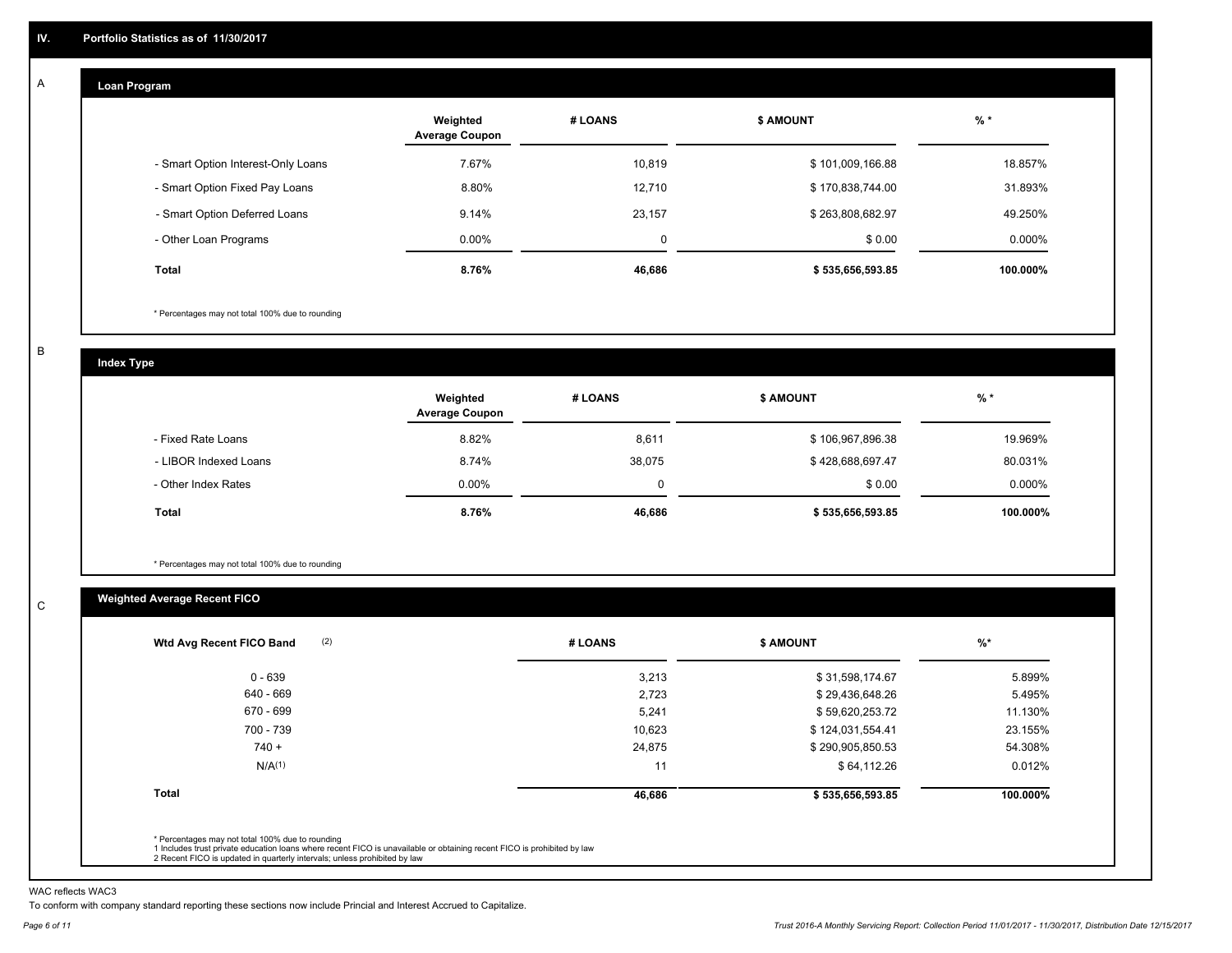| ۷. | 2016-A Reserve Account, Principal Distribution, and R-2 Certificate Calculations     |                  |
|----|--------------------------------------------------------------------------------------|------------------|
| А. | <b>Reserve Account</b>                                                               |                  |
|    | Specified Reserve Account Balance                                                    | \$1,557,854.00   |
|    | <b>Actual Reserve Account Balance</b>                                                | \$1,557,854.00   |
| В. | <b>Principal Distribution Amount</b>                                                 |                  |
|    | i.<br>Class A Notes Outstanding                                                      | \$379,940,043.43 |
|    | Pool Balance<br>ii.                                                                  | \$535,656,593.85 |
|    | First Priority Principal Distribution Amount (i - ii)<br>iii.                        | \$0.00           |
|    | Class A and B Notes Outstanding<br>iv.                                               | \$429,940,043.43 |
|    | <b>First Priority Principal Distribution Amount</b><br>v.                            | \$0.00           |
|    | Pool Balance<br>vi.                                                                  | \$535,656,593.85 |
|    | Specified Overcollateralization Amount<br>vii.                                       | \$160,696,978.16 |
|    | Regular Principal Distribution Amount (if (iv > 0, (iv - v) - (vi - vii))<br>viii.   | \$54,980,427.74  |
|    | Pool Balance<br>ix.                                                                  | \$535,656,593.85 |
|    | 10% of Initial Pool Balance<br>Х.                                                    | \$61,822,914.68  |
|    | <b>First Priority Principal Distribution Amount</b><br>xi.                           | \$0.00           |
|    | Regular Principal Distribution Amount<br>xii.                                        | \$54,980,427.74  |
|    | Available Funds (after payment of waterfall items A through I)<br>xiii.              | \$0.00           |
|    | xiv. Additional Principal Distribution Amount (if(vi <= x,min(xiii, vi - xi - xii))) | \$0.00           |
| C. | R-2 Certificate                                                                      |                  |
|    | <b>Previous Notional Balance</b>                                                     | \$37,490,591.00  |
|    | Shortfall of Principal                                                               | \$0.00           |
|    | Shortfall of Interest                                                                | \$0.00           |
|    | <b>Current Notional Balance</b>                                                      | \$37,490,591.00  |
|    | Excess Distribution Allocated (1)                                                    | \$0.00           |
|    |                                                                                      |                  |
|    |                                                                                      |                  |
|    |                                                                                      |                  |

1. Until the notional amount of the R-2 Certificate is reduced to zero and if there is excess cash through the distribution available it will be distributed to the R-2 Certificate, otherwise the amount will be zero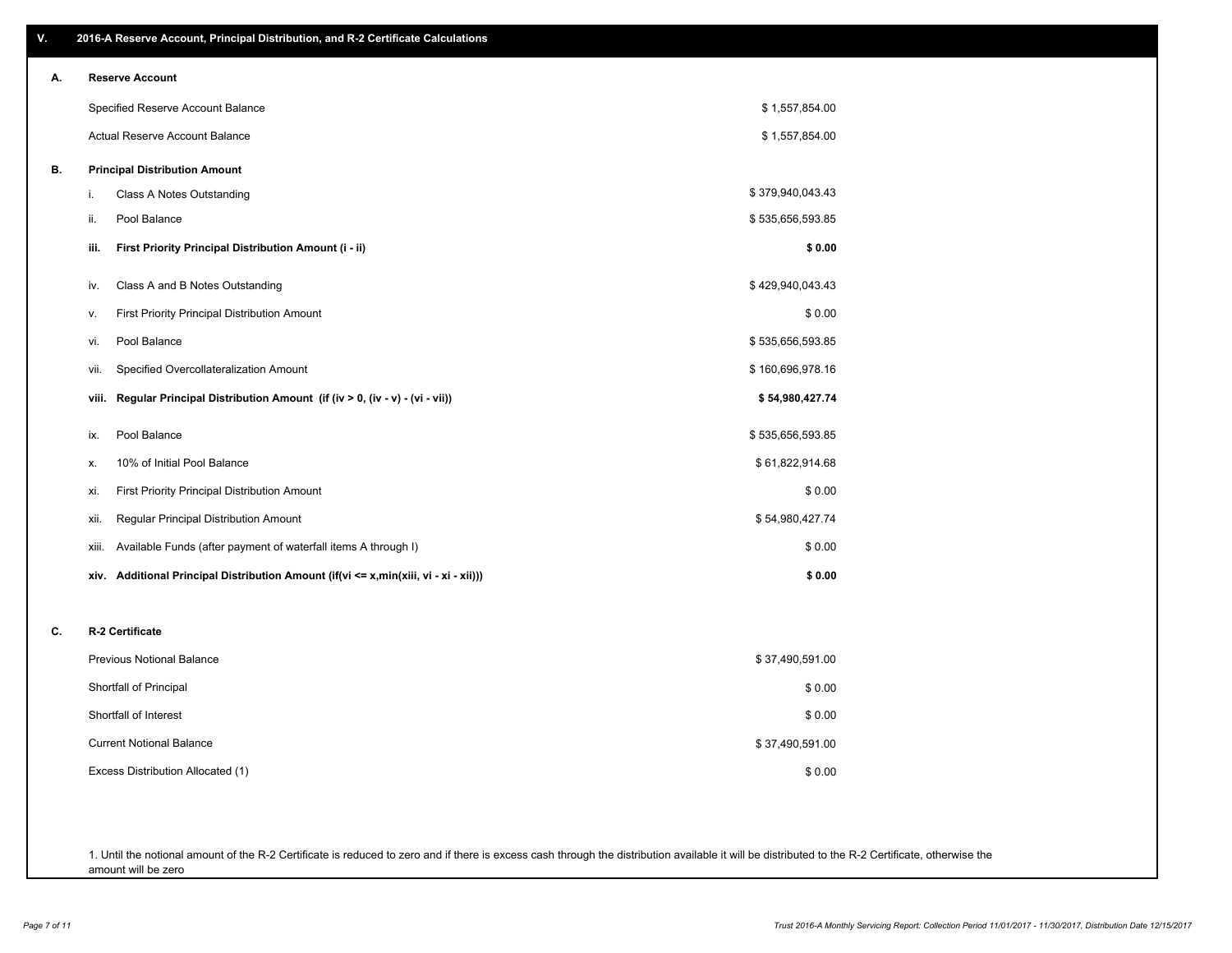|    |                                                         | Paid           | <b>Funds Balance</b> |
|----|---------------------------------------------------------|----------------|----------------------|
|    |                                                         |                |                      |
|    | <b>Total Available Funds</b>                            |                | \$10,369,271.44      |
| A  | <b>Trustee Fees</b>                                     | \$0.00         | \$10,369,271.44      |
| B  | <b>Servicing Fees</b>                                   | \$338,314.12   | \$10,030,957.32      |
| C  | i. Administration Fees                                  | \$8,333.00     | \$10,022,624.32      |
|    | ii. Unreimbursed Administrator Advances plus any Unpaid | \$0.00         | \$10,022,624.32      |
| D  | Class A Noteholders Interest Distribution Amount        | \$843,023.69   | \$9,179,600.63       |
| Е  | <b>First Priority Principal Payment</b>                 | \$0.00         | \$9,179,600.63       |
| F. | Class B Noteholders Interest Distribution Amount        | \$156,261.67   | \$9,023,338.96       |
| G  | <b>Reinstatement Reserve Account</b>                    | \$0.00         | \$9,023,338.96       |
| H  | <b>Regular Principal Distribution</b>                   | \$9,023,338.96 | \$0.00               |
|    | <b>Carryover Servicing Fees</b>                         | \$0.00         | \$0.00               |
| J  | Additional Principal Distribution Amount                | \$0.00         | \$0.00               |
| K  | Unpaid Expenses of Trustee                              | \$0.00         | \$0.00               |
|    | Unpaid Expenses of Administrator                        | \$0.00         | \$0.00               |
| M  | i. Remaining Funds to the R-1 Certificateholder(s)      | \$0.00         | \$0.00               |
|    | ii. Remaining Funds to the R-2 Certificateholder(s)     | \$0.00         | \$0.00               |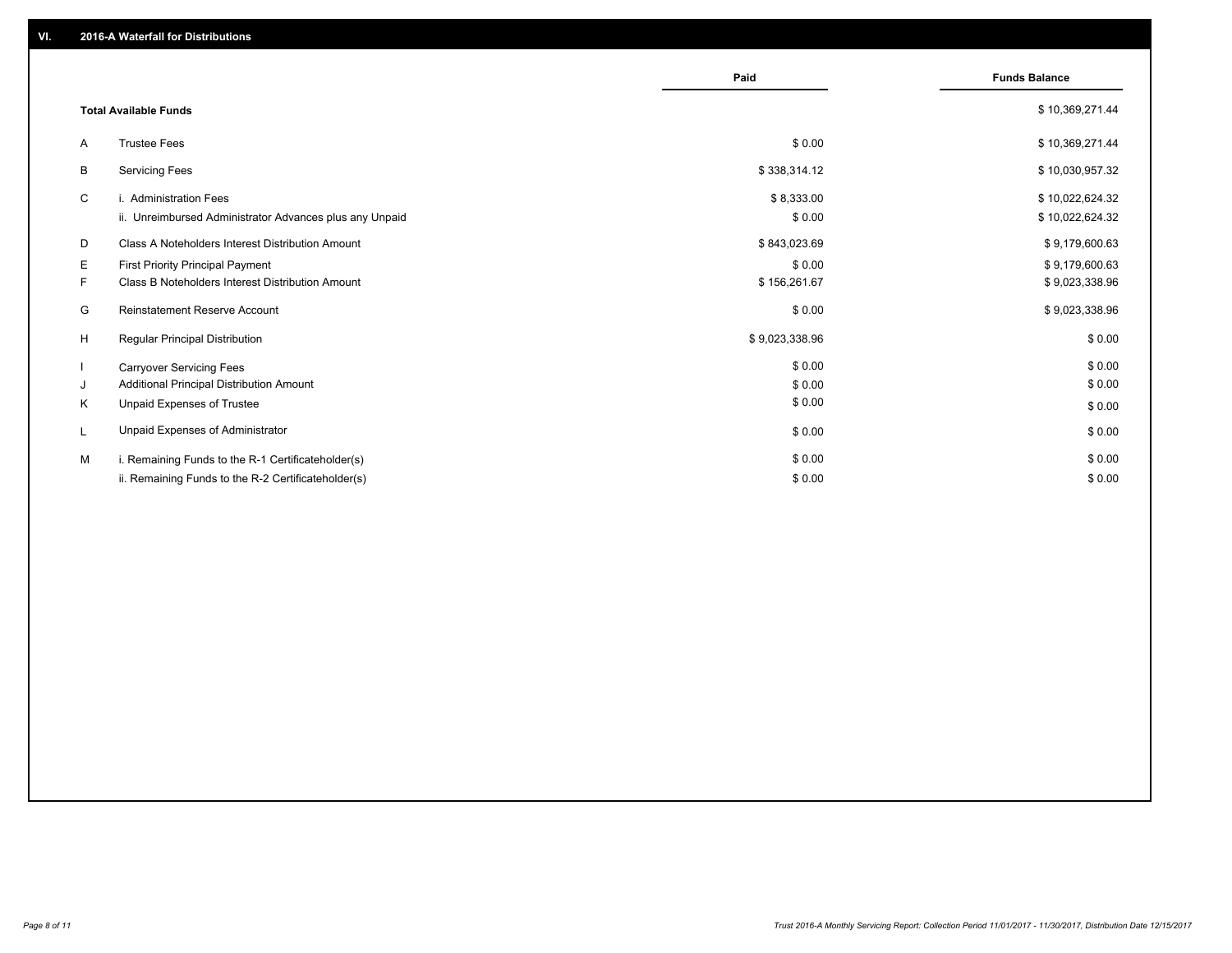| <b>Distribution Amounts</b>                                |                         |                         |                         |
|------------------------------------------------------------|-------------------------|-------------------------|-------------------------|
|                                                            | A1                      | A <sub>2</sub> A        | A <sub>2</sub> B        |
| Cusip/Isin                                                 | 78449FAA9               | 78449FAB7               | 78449FAC5               |
| <b>Beginning Balance</b>                                   | \$27,940,043.43         | \$218,000,000.00        | \$134,000,000.00        |
| Index                                                      | <b>LIBOR</b>            | <b>FIXED</b>            | <b>LIBOR</b>            |
| Spread/Fixed Rate                                          | 0.70%                   | 2.70%                   | 1.50%                   |
| Record Date (Days Prior to Distribution)                   | 1 NEW YORK BUSINESS DAY | 1 NEW YORK BUSINESS DAY | 1 NEW YORK BUSINESS DAY |
| <b>Accrual Period Begin</b>                                | 11/15/2017              | 11/15/2017              | 11/15/2017              |
| <b>Accrual Period End</b>                                  | 12/15/2017              | 12/15/2017              | 12/15/2017              |
| Daycount Fraction                                          | 0.08333333              | 0.08333333              | 0.08333333              |
| Interest Rate*                                             | 1.95028%                | 2.70000%                | 2.75028%                |
| <b>Accrued Interest Factor</b>                             | 0.001625233             | 0.002250000             | 0.002291900             |
| <b>Current Interest Due</b>                                | \$45,409.09             | \$490,500.00            | \$307,114.60            |
| Interest Shortfall from Prior Period Plus Accrued Interest | $\mathsf{\$}$ -         | $\frac{1}{2}$           | $\mathsf{\$}$ -         |
| <b>Total Interest Due</b>                                  | \$45,409.09             | \$490,500.00            | \$307,114.60            |
| <b>Interest Paid</b>                                       | \$45,409.09             | \$490,500.00            | \$307,114.60            |
| <b>Interest Shortfall</b>                                  | $\frac{2}{3}$ -         | $\mathsf{\$}$ -         | $\frac{2}{3}$ -         |
| <b>Principal Paid</b>                                      | \$9,023,338.96          | $\frac{2}{3}$ -         | $\mathsf{\$}$ -         |
| <b>Ending Principal Balance</b>                            | \$18,916,704.47         | \$218,000,000.00        | \$134,000,000.00        |
| Paydown Factor                                             | 0.060559322             | 0.000000000             | 0.000000000             |
| <b>Ending Balance Factor</b>                               | 0.126957748             | 1.000000000             | 1.000000000             |

\* Pay rates for Current Distribution. For the interest rates applicable to the next distribution date, please see https://www.salliemae.com/about/investors/data/SMBabrate.txt.

**VII. 2016-A Distributions**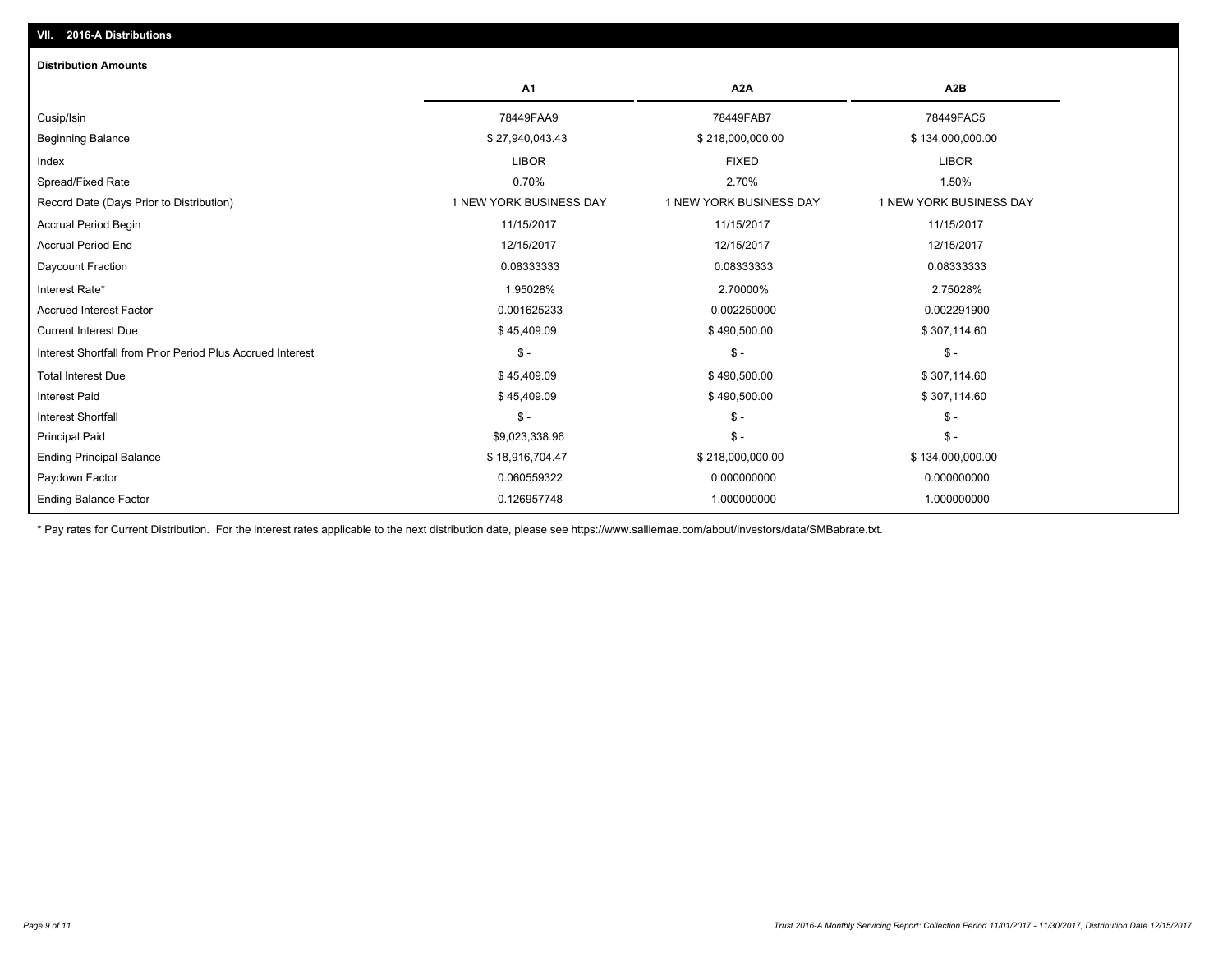| VII. 2016-A Distributions                                  |                         |
|------------------------------------------------------------|-------------------------|
| <b>Distribution Amounts</b>                                |                         |
|                                                            | в                       |
| Cusip/Isin                                                 | 78449FAD3               |
| <b>Beginning Balance</b>                                   | \$50,000,000.00         |
| Index                                                      | <b>LIBOR</b>            |
| Spread/Fixed Rate                                          | 2.50%                   |
| Record Date (Days Prior to Distribution)                   | 1 NEW YORK BUSINESS DAY |
| Accrual Period Begin                                       | 11/15/2017              |
| <b>Accrual Period End</b>                                  | 12/15/2017              |
| Daycount Fraction                                          | 0.08333333              |
| Interest Rate*                                             | 3.75028%                |
| <b>Accrued Interest Factor</b>                             | 0.003125233             |
| <b>Current Interest Due</b>                                | \$156,261.67            |
| Interest Shortfall from Prior Period Plus Accrued Interest | $$ -$                   |
| <b>Total Interest Due</b>                                  | \$156,261.67            |
| <b>Interest Paid</b>                                       | \$156,261.67            |
| <b>Interest Shortfall</b>                                  | $\mathbb{S}$ -          |
| <b>Principal Paid</b>                                      | $\frac{2}{3}$ -         |
| <b>Ending Principal Balance</b>                            | \$50,000,000.00         |
| Paydown Factor                                             | 0.000000000             |
| <b>Ending Balance Factor</b>                               | 1.000000000             |

\* Pay rates for Current Distribution. For the interest rates applicable to the next distribution date, please see https://www.salliemae.com/about/investors/data/SMBabrate.txt.